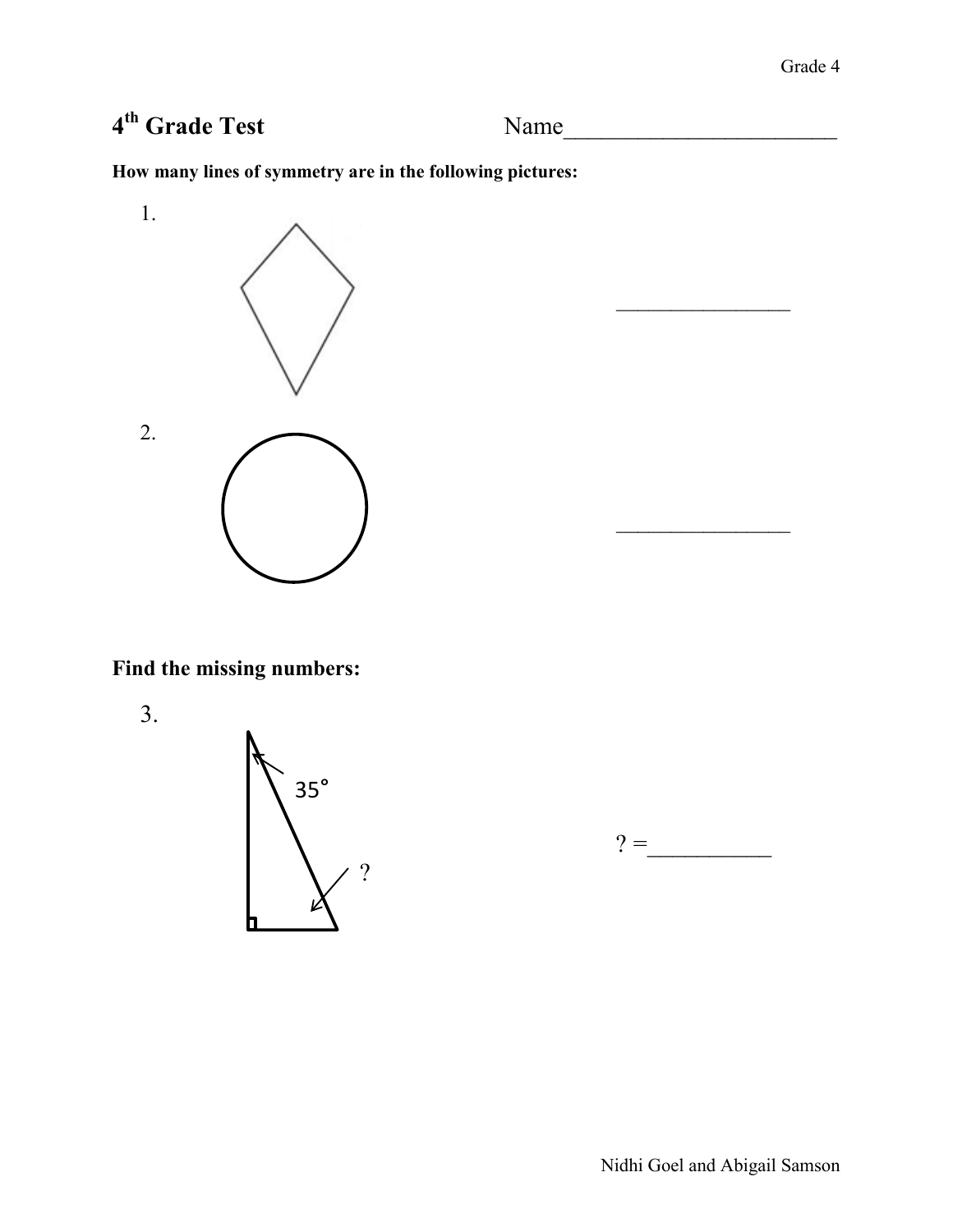

# **Riddles!**

6. I am a triangle that has two sides that are the same but my last side is different. What type of triangle am I?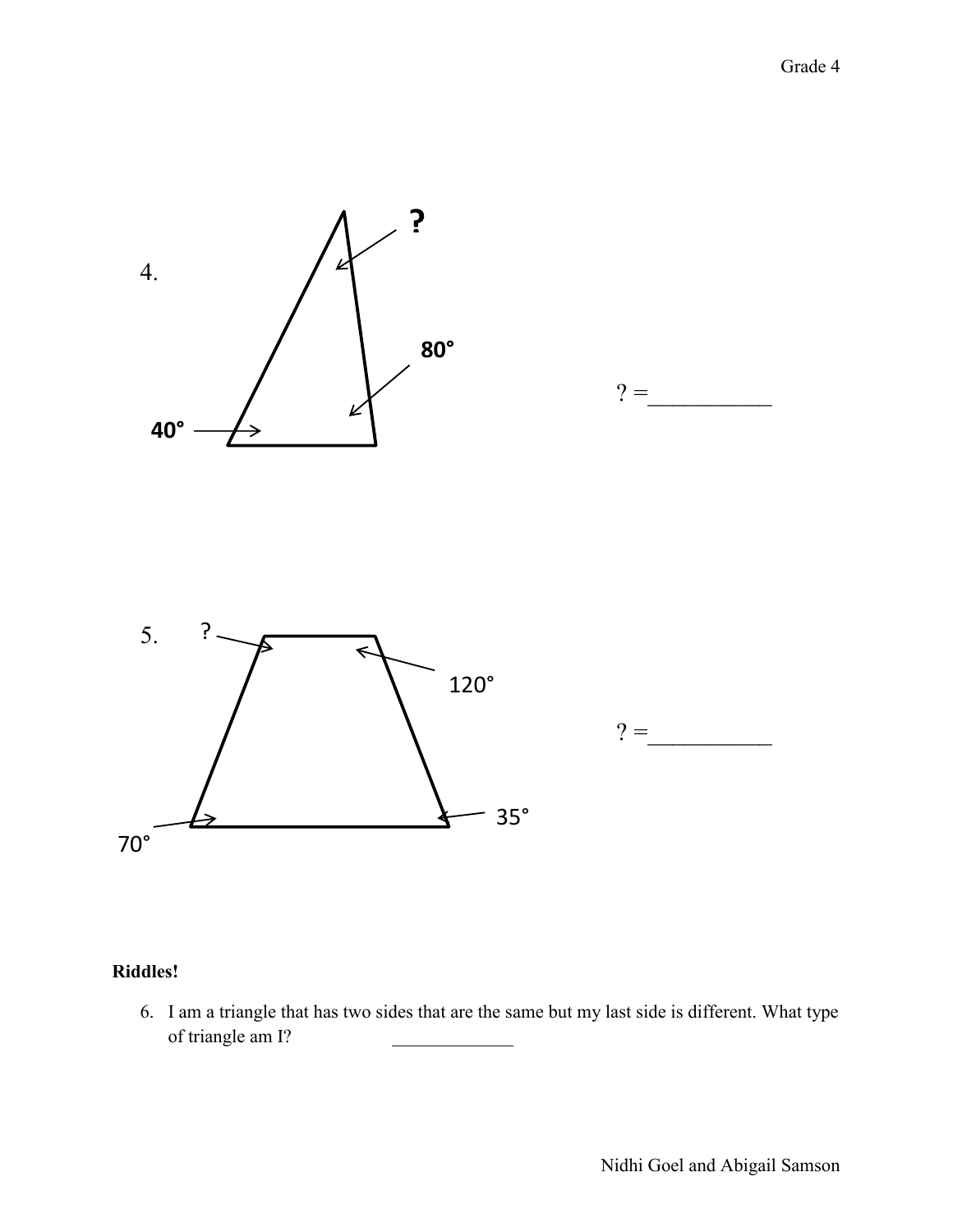7. I am a four sided figure with equal sides but unequal angles. I'm sort of like a slanted square. What is my name?

#### **Find the missing numbers:**

 $\mathcal{L}_\text{max}$  , where  $\mathcal{L}_\text{max}$ 

| 1. $2y + 3 = 15$ | $y =$          |
|------------------|----------------|
| 2. $f+7=16$      | $f =$          |
| 3. $g+5=3$       | $\mathbf{g} =$ |

#### **Time**

1. How much time (in hours and minutes) is in between 8:45AM and 2:30PM?

2. How many years total are in 1 century and 2 decades?

### **Word problems**

- 3. Sarah wants to buy a guitar for her birthday. The guitar is 145 dollars, and she only has 98 dollars. Her mom promises to give her 30 dollars to help her pay for the guitar. How much more money does she need?  $\qquad$
- 4. **True** or **False** Algebra is a type of math dealing with shapes.

 $\mathcal{L}_\text{max}$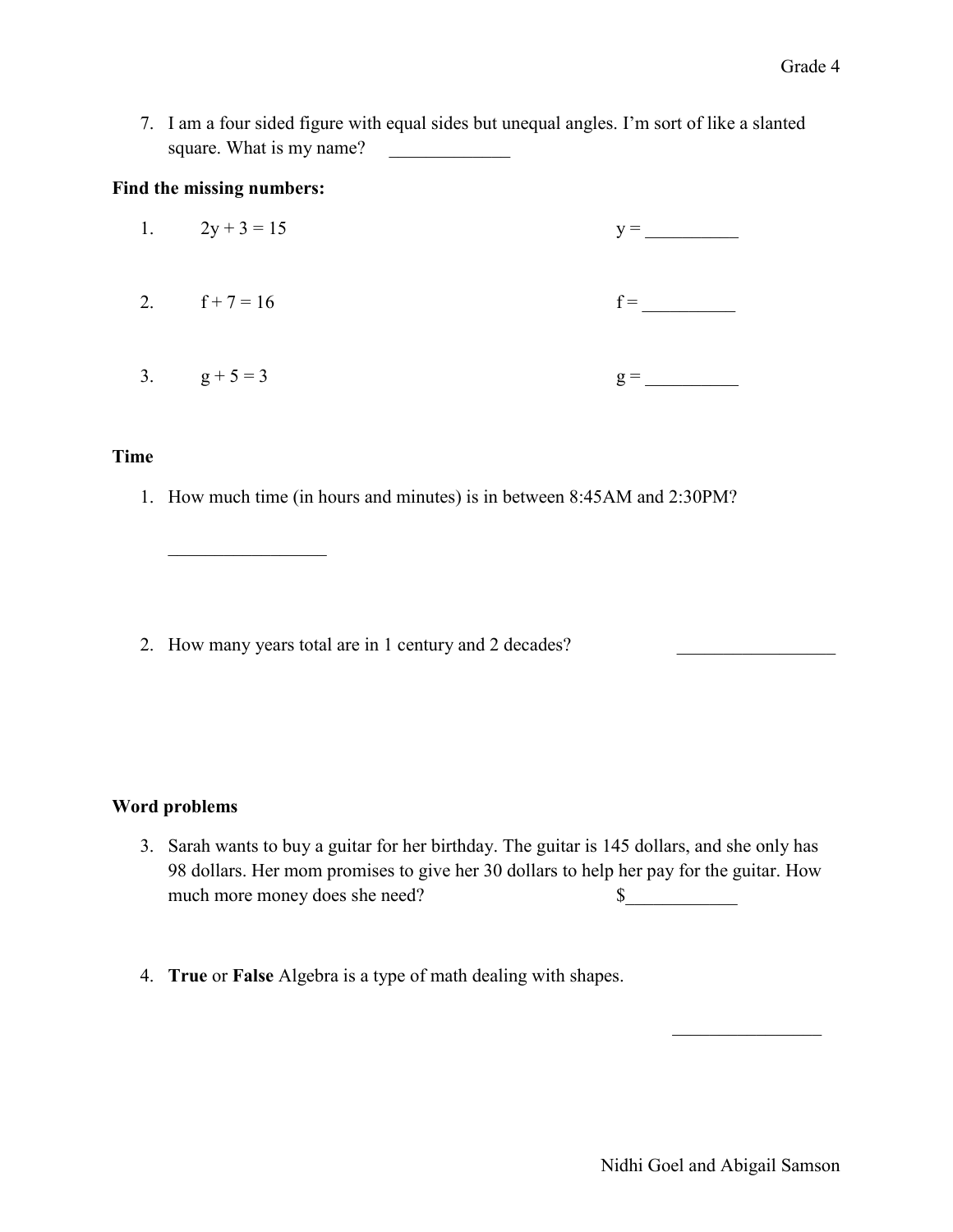## **Number Theory and Probability**

- 1. What is  $\sqrt{49}$ ?
	- A. 6
	- B. 49
	- C. 7
	- D. 8
- 2.  $3 \times 3 \times 3 \times 3 \times 3$  can be written as 3 to the power of
	- A. 3
	- B. 2
	- C. 1
	- D. 5
- 3. My sock drawer contains 3 blue socks, 2 yellow socks, 5 purple socks, and 3 brown socks. If I randomly select a sock, what is the probability that it will be blue?
- 4. What is the likelihood that I will roll the number 7 on a 6-sided die?
	- A. 1

 $\mathcal{L}_\text{max}$ 

- B. 0
- C. 1/6
- D. 1/3
- 5. What is the probability of rolling an even number greater than 3 on a 6-sided die?
- 6. What is the probability of selecting a Jack or an Ace from a standard 52-card deck?
	- A. 9/52

 $\mathcal{L}_\text{max}$ 

- $B. \frac{1}{4}$
- $C. \frac{1}{2}$
- D. 1/6
- 7. A spinner is split into 10 parts, and the parts are labeled 1-10. What is the probability that a spin will land on a number below 6?
	- A. .5
	- B. .6
	- C. .1
	- D. .4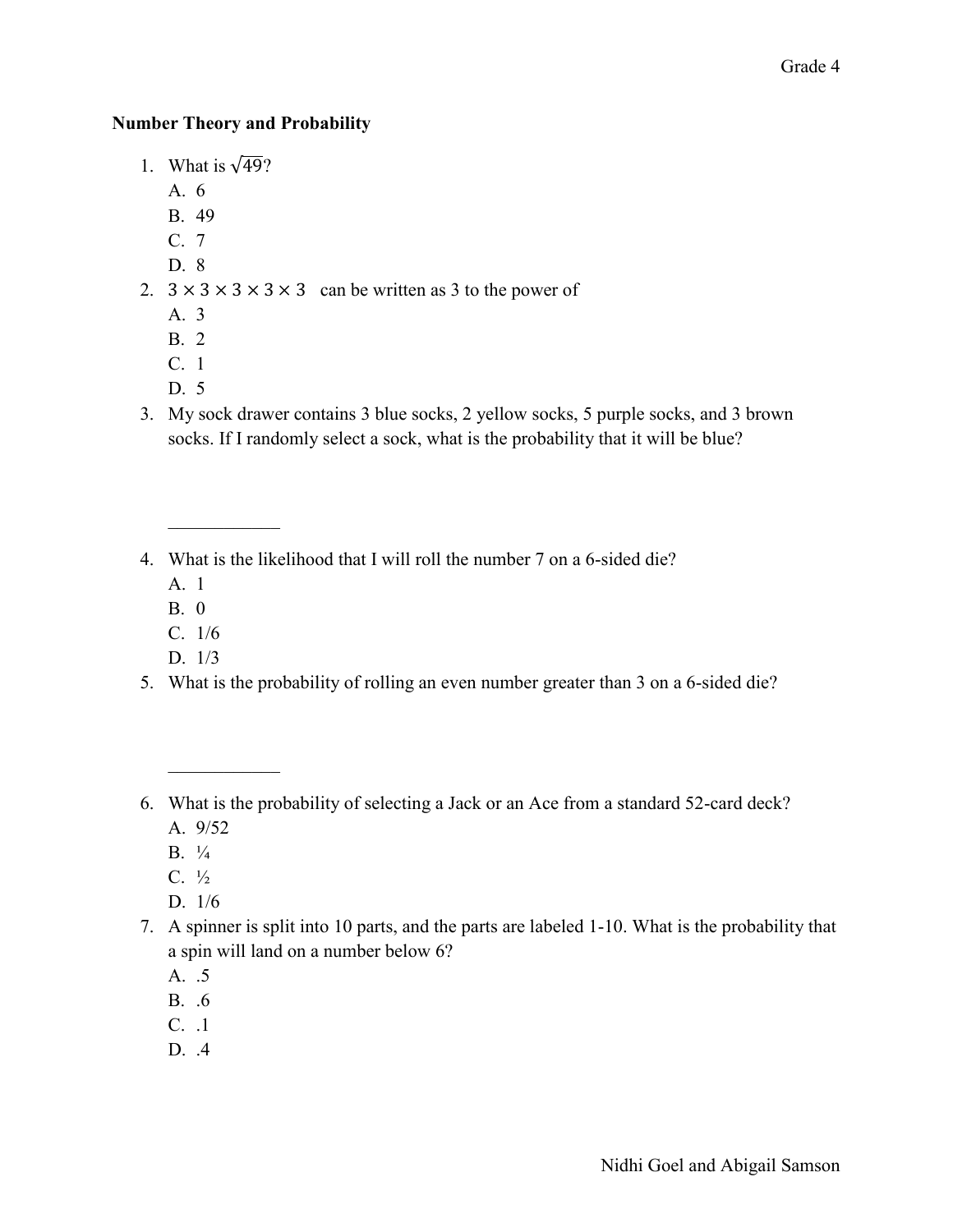- 8. What is the best way to make an experiment more accurate?
	- A. Only write down results that support your hypothesis
	- B. Increase the number of trials in the experiment
	- C. Use the most expensive equipment possible
- 9. When we increase the number of trials in an experiment, it is most probable that:
	- A. Experimental probability grows further from theoretical probability
	- B. The likelihood of all outcomes goes up
	- C. Experimental probability grows closer to theoretical probability
	- D. The likelihood of all outcomes goes down
- 10. A spinner is divided into four sections: red, blue, yellow, and green. You spin two times. What is the probability that both spins land on green?
	- A. 1/16
	- B. ¼
	- C. 1/8
	- D. 2/16
- 11. What is  $4<sup>2</sup>$ ?
	- A. 4
	- B. 2
	- C. 16
	- D. 8
- 12. What is  $b<sup>4</sup>$ ?
	- A.  $b \times b$
	- B.  $b + b + b + b$
	- C.  $4 \times b$
	- D.  $b \times b \times b \times b$
- 13. Name the next number in the sequence: 2, 5, 11, 23…

14. What is

 $\frac{1}{2}$ 

 $\mathcal{L}$ 

 $\frac{1}{2}$ 

15. What is 7624567<sup>0</sup>?